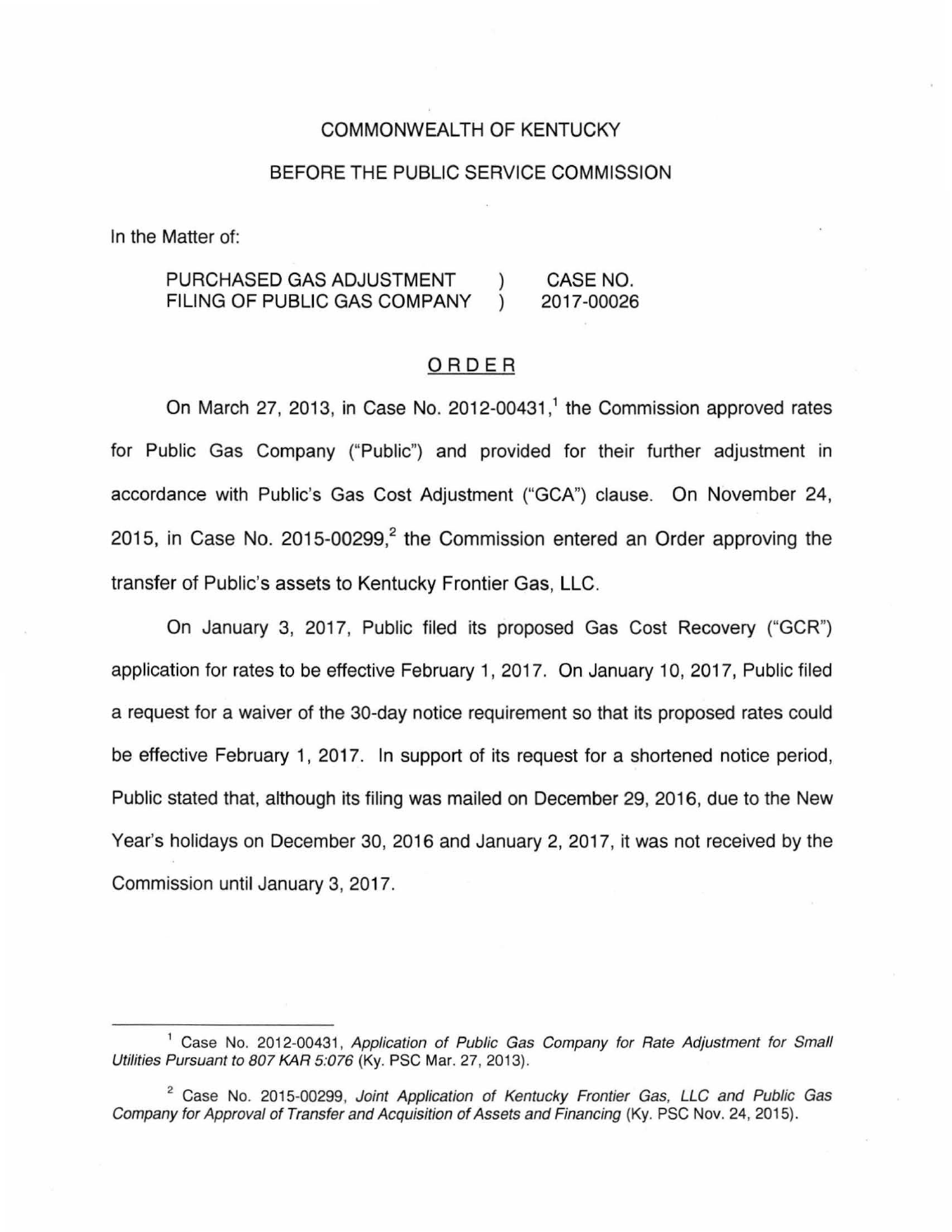After reviewing the record in this case and being otherwise sufficiently advised, the Commission finds that:

1. Public's notice includes a revised rate designed to pass on to its customers its expected change in wholesale gas costs.

2. Public's notice sets out an Expected Gas Cost ("EGC") of \$6.5897 per Met, which is an increase of \$.7111 per Mcf from the previous EGC of \$5.8786 per Met.

3. Public's notice sets out no current quarter Refund Adjustment.

4. Public's notice sets out a current quarter Actual Cost Adjustment ("ACA") of (\$.0346) per Mcf. Public's total ACA is \$.1160 per Mcf, which is a decrease of \$.0436 per Mcf from the previous total ACA of \$.1596 per Mcf.

5. Public's GCR rate is \$6.7057 per Mcf, which is an increase of \$.6675 per Met from the previous GCR rate of \$6.0382 per Mcf.

6. KRS 278.180(1) requires Public to provide the Commission with 30 days notice of any change in rates. Based on Public's application's acceptance for filing as of January 3, 2017, the earliest that Public's new rate and tariff can be effective is February 2, 2017, rather than its requested effective date of February 1, 2017.

7. Public's request to shorten its notice to the Commission by one day and to permit its change in rate to go into effect on February 1, 2017, rather than on February 2, 2017, is based on the closure of the Commission's offices on Friday, December 30, 2016, and Monday, January 2, 2017, for the New Year's holidays, as well as the closure of the Commission's offices on Saturday, December 31 , 2016, and Sunday, January 1, 2017, is reasonable and should be approved.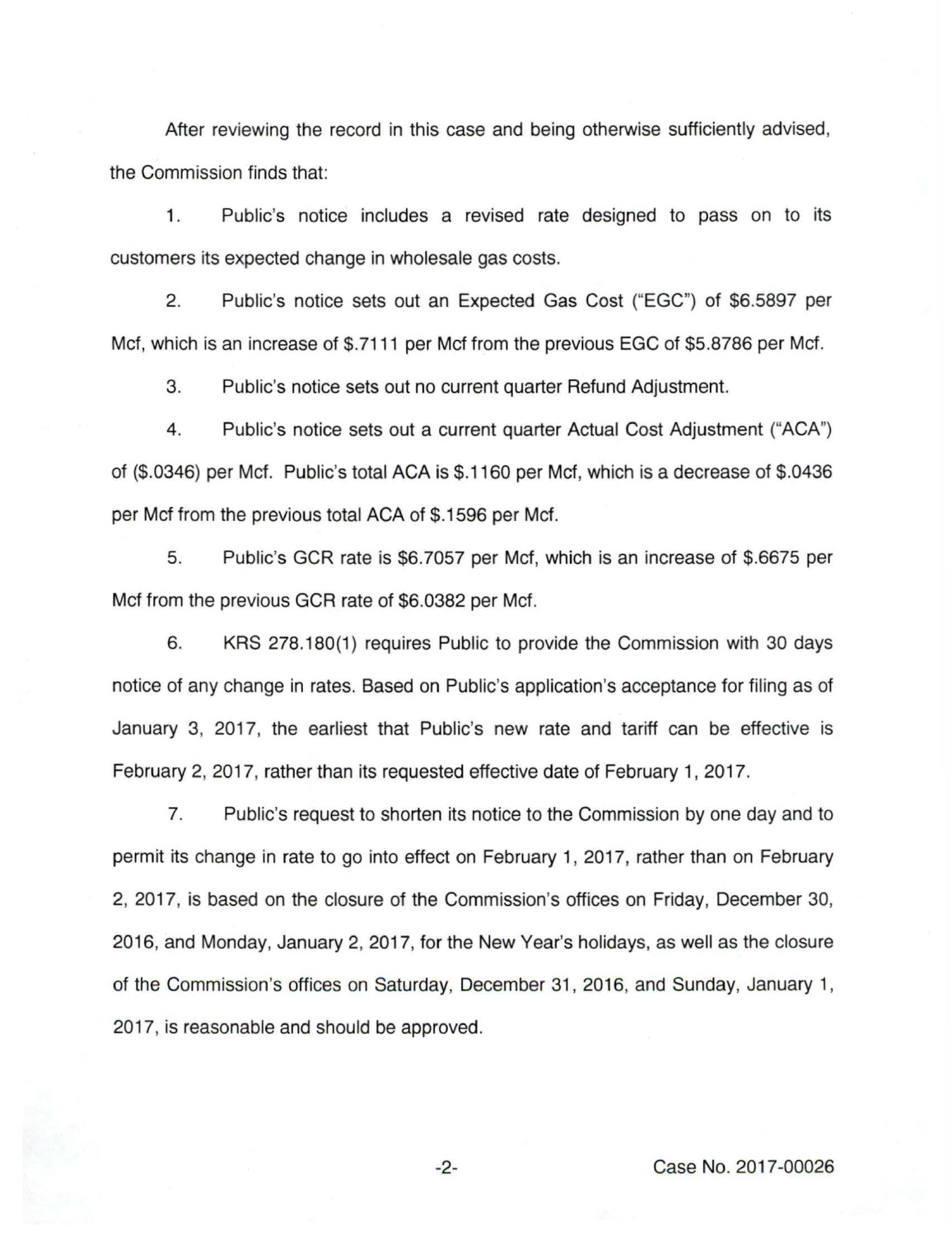8. The rate as proposed by Public and set forth in the Appendix to this Order is fair, just, and reasonable and should be approved for service rendered by Public on and after February 1, 2017.

IT IS THEREFORE ORDERED that:

1. Public's request to shorten its notice to the Commission from 30 days to 29 days for its new rate to be effective for service rendered on and after February 1, 2017, is granted.

2. The rate as proposed by Public and set forth in the Appendix to this Order is approved.

3. Within 20 days of the date of this Order, Public shall file with this Commission, using the Commission's electronic Tariff Filing System, revised tariff sheets setting out the rates approved herein and reflecting that they were approved pursuant to this Order.

By the Commission

ENTERED **JAN 2 0 2017**  KENTUCKY PUBLIC SERVICE COMMISSION

ATTEST:

Jalina K. Matheres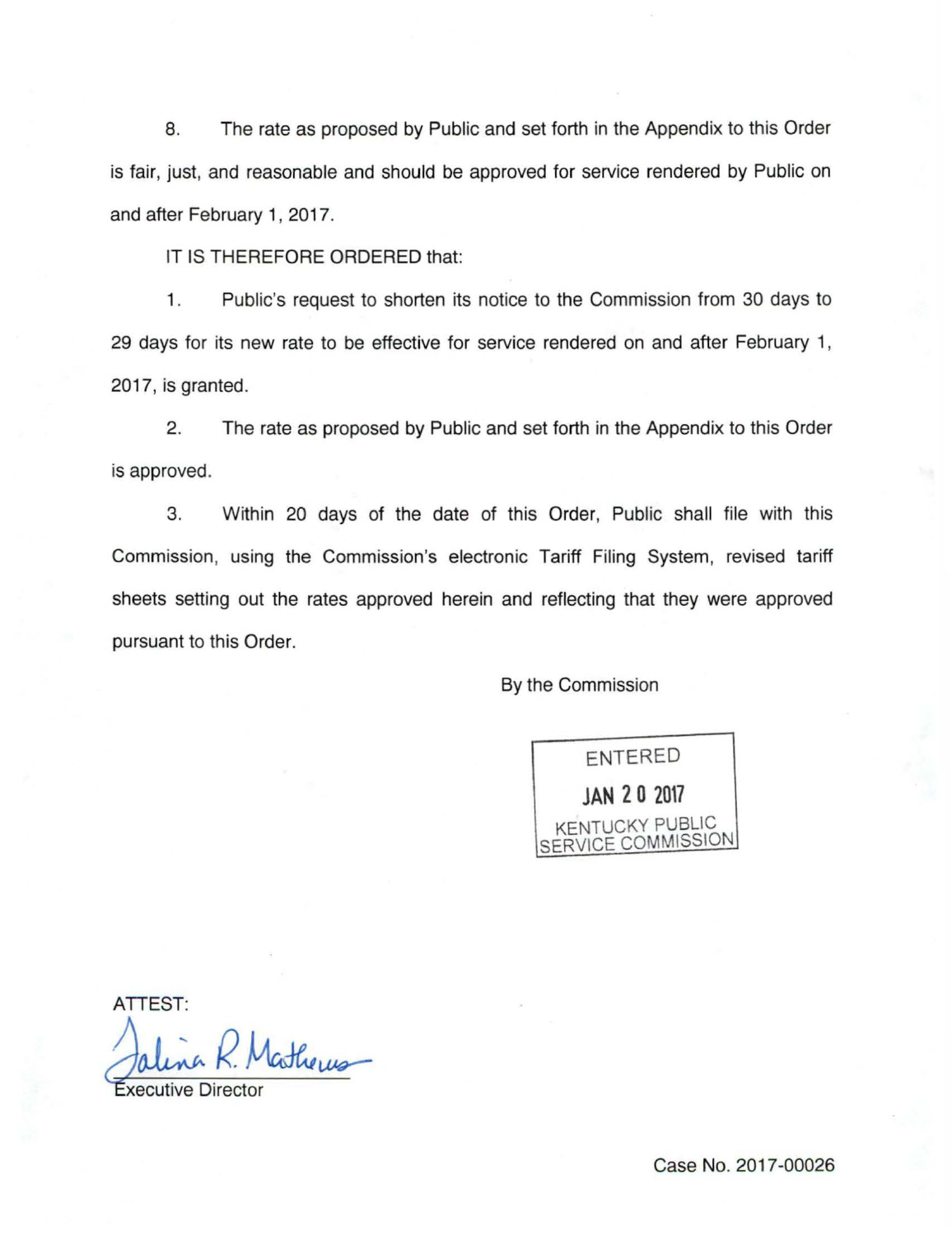## APPENDIX

# APPENDIX TO AN ORDER OF THE KENTUCKY PUBLIC SERVICE<br>COMMISSION IN CASE NO. 2017-00026 DATED JAN 2 0 2017 COMMISSION IN CASE NO. 2017-00026 DATED

The following rates and charges are prescribed for the customers served by Public Gas Company. All other rates and charges not specifically mentioned herein shall remain the same as those in effect under authority of the Commission prior to the effective date of this Order.

|                        | <b>Base Rate</b> | Rate     | Total    |
|------------------------|------------------|----------|----------|
| <b>Customer Charge</b> | \$10.00          |          |          |
| All Ccf                | \$.30914         | \$.67057 | \$.97971 |